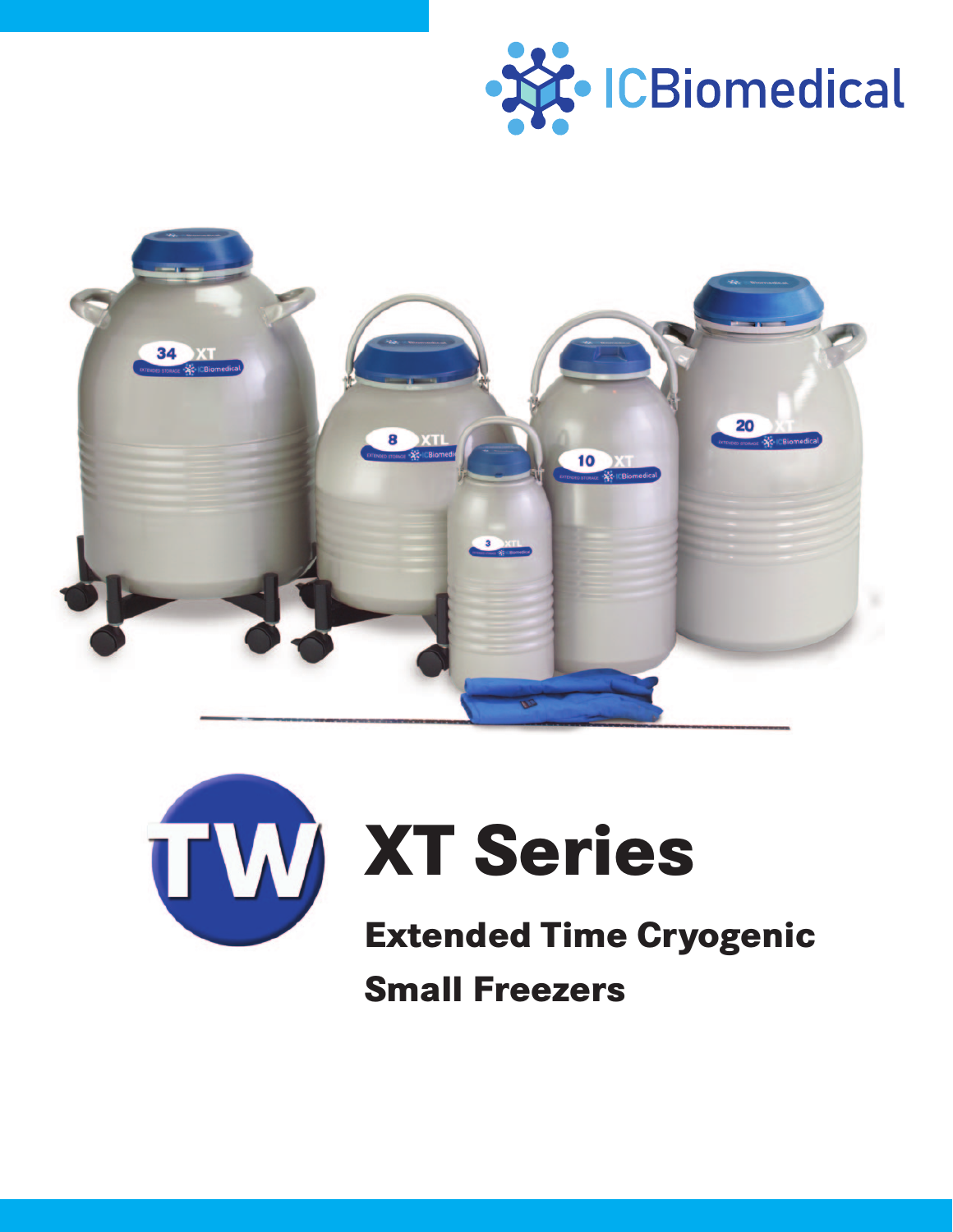





## **FEATURES**

- •Rugged ribbed high-strength aluminum body, magneformed necktube design, and more durable paint
- •Versatile storage system
- •Superior vacuum performance with super insulation for maximum holding times
- •Lockable lid

| <b>SPECIFICATIONS</b>          | 3XTL                            |
|--------------------------------|---------------------------------|
| LN <sub>2</sub> Capacity (L)   | 3                               |
| <b>Static Hold Time (Days)</b> | 27                              |
| Evap. Rate (Liters/Day)        | 0.11                            |
| <b>DIMENSIONS</b>              |                                 |
| Necktube (in/mm)               | 2.0 / 50.8                      |
| Overall Dia. (in/mm)           | 7.6 / 193                       |
| Height (in/mm)                 | 17.2 / 436.8                    |
| <b>WEIGHT</b>                  |                                 |
| Empty (lb/kg)                  | 7.2 / 3.2                       |
| Full Weight (lb/kg)            | 12.5 / 5.7                      |
| <b>CAPACITY</b>                |                                 |
| <b>Number of Canisters</b>     | 6                               |
| Canister Size (in/mm)          | $1.5 \times 11 / 38 \times 279$ |
| .5 cc Straws on Canes          | N/A                             |
| .5 cc Straws - Bulk (1 Level)  | 750                             |
| Number of 1.2 & 2.0 ml Vials   | N/A                             |



855.750.8191 | sales@ICBiomedical.com www.ICBiomedical.com Made In USA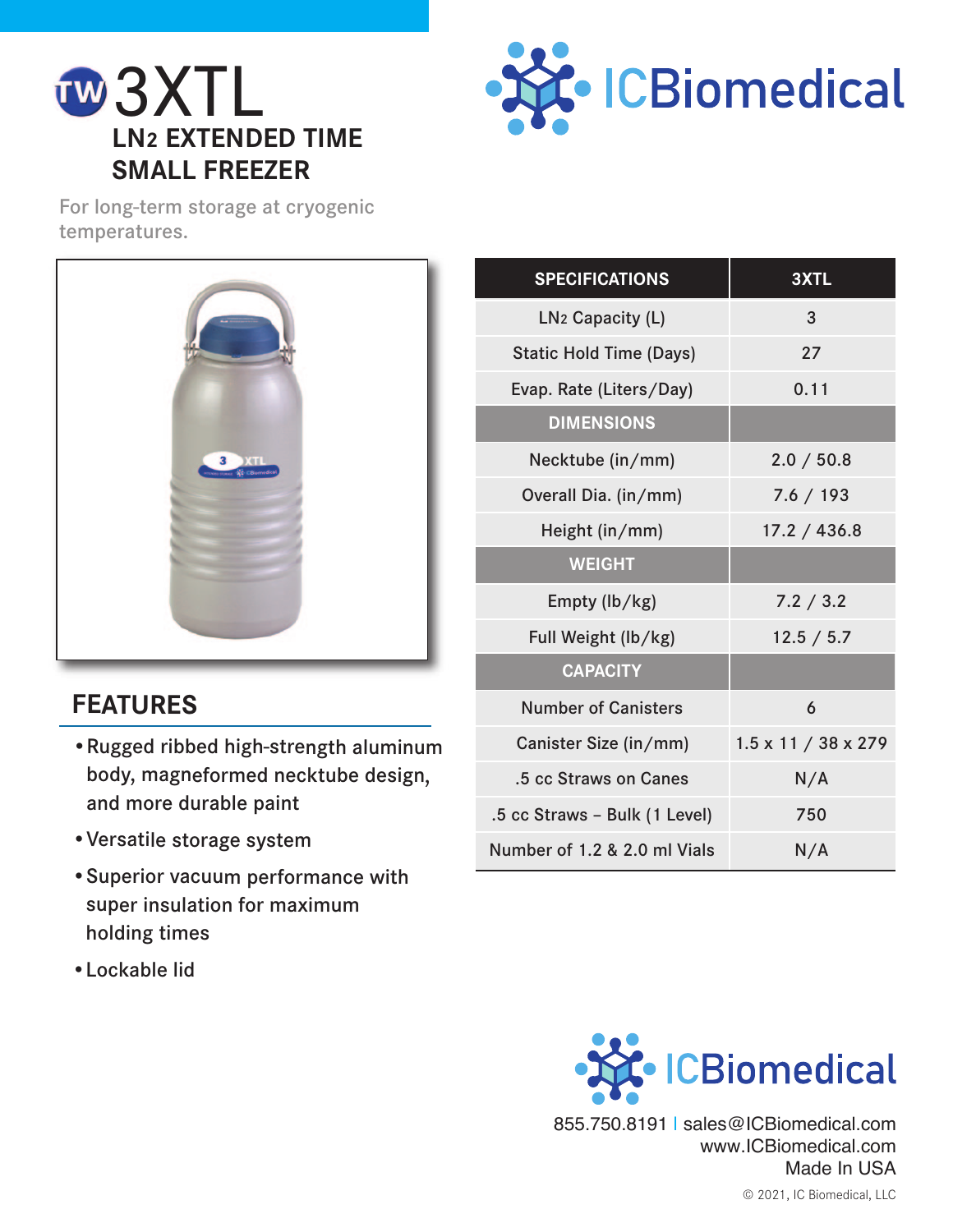





### **FEATURES**

- •Rugged ribbed high-strength aluminum body, magneformed necktube design, and more durable paint
- •Versatile storage system
- •Superior vacuum performance with super insulation for maximum holding times
- •Lockable lid

| <b>SPECIFICATIONS</b>          | 8XTL                            |
|--------------------------------|---------------------------------|
| LN <sub>2</sub> Capacity (L)   | 8                               |
| <b>Static Hold Time (Days)</b> | 80                              |
| Evap. Rate (Liters/Day)        | 0.1                             |
| <b>DIMENSIONS</b>              |                                 |
| Necktube (in/mm)               | 2.0 / 50.8                      |
| Overall Dia. (in/mm)           | 15.6 / 396.2                    |
| Height (in/mm)                 | 19 / 482.6                      |
| <b>WEIGHT</b>                  |                                 |
| Empty (lb/kg)                  | 19.6 / 8.9                      |
| Full Weight (lb/kg)            | 33.8 / 15.3                     |
| <b>CAPACITY</b>                |                                 |
| <b>Number of Canisters</b>     | 6                               |
| Canister Size (in/mm)          | $1.5 \times 11 / 38 \times 279$ |
| .5 cc Straws on Canes          | N/A                             |
| .5 cc Straws - Bulk (1 Level)  | 750                             |
| Number of 1.2 & 2.0 ml Vials   | N/A                             |



855.750.8191 | sales@ICBiomedical.com www.ICBiomedical.com Made In USA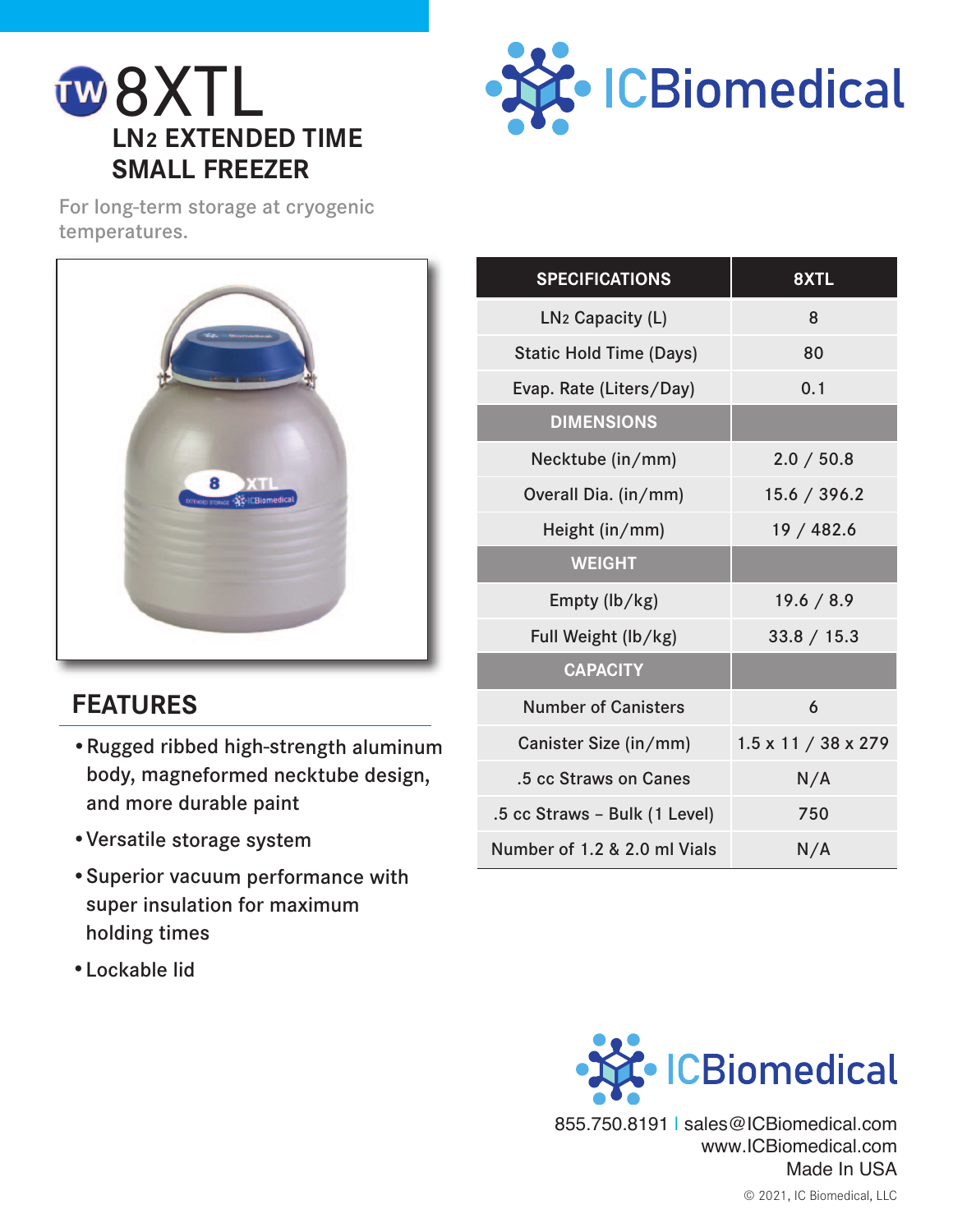





## **FEATURES**

- •Rugged ribbed high-strength aluminum body, magneformed necktube design, and more durable paint
- •Versatile storage system
- •Superior vacuum performance with super insulation for maximum holding times
- •Lockable lid

| <b>SPECIFICATIONS</b>          | <b>10XT</b>                     |
|--------------------------------|---------------------------------|
| LN <sub>2</sub> Capacity (L)   | 10                              |
| <b>Static Hold Time (Days)</b> | 100                             |
| Evap. Rate (Liters/Day)        | 0.1                             |
| <b>DIMENSIONS</b>              |                                 |
| Necktube (in/mm)               | 2.0 / 50.8                      |
| Overall Dia. (in/mm)           | 11.4 / 289.6                    |
| Height (in/mm)                 | 23.8 / 604.5                    |
| <b>WEIGHT</b>                  |                                 |
| Empty (lb/kg)                  | 16.5 / 7.5                      |
| Full Weight (lb/kg)            | 34.3 / 15.6                     |
| <b>CAPACITY</b>                |                                 |
| <b>Number of Canisters</b>     | 6                               |
| Canister Size (in/mm)          | $1.5 \times 11 / 38 \times 279$ |
| 1.2 & 2.0 ml Vials (5/cane)    | 150                             |
| 1.2 & 2.0 ml Vials (6/cane)    | 180                             |
| .5 cc Straws on Canes          | 540                             |
| .5 cc Straws - Bulk (1 Level)  | N/A                             |
| .5 cc Straws - Bulk (2 Levels) | 1500                            |



© 2021, IC Biomedical, LLC 855.750.8191 | sales@ICBiomedical.com www.ICBiomedical.com Made In USA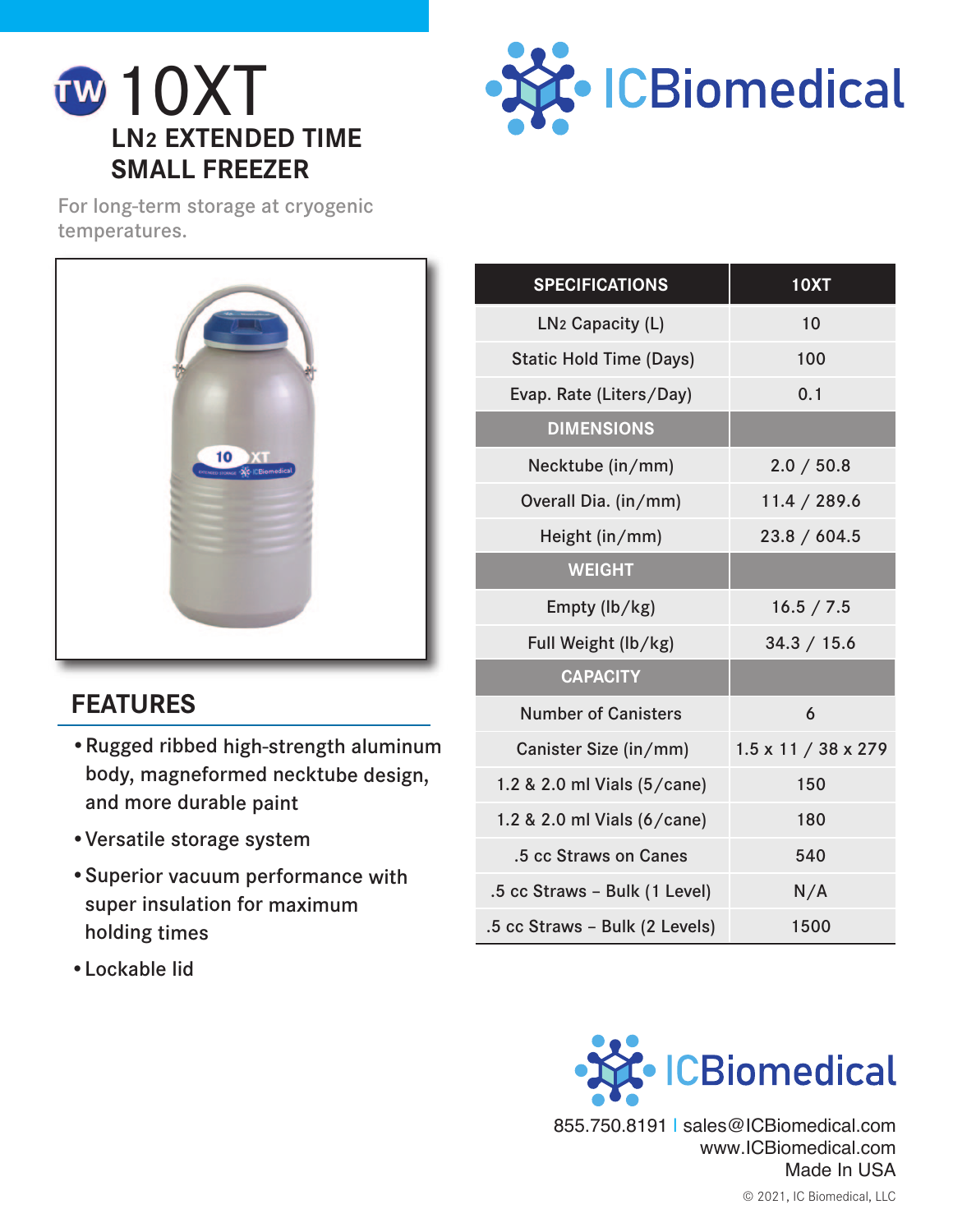





## **FEATURES**

- •Rugged ribbed high-strength aluminum body, magneformed necktube design, and more durable paint
- •Versatile storage system
- •Superior vacuum performance with super insulation for maximum holding times
- •Lockable lid

| <b>SPECIFICATIONS</b>          | <b>20XT</b>                     |
|--------------------------------|---------------------------------|
| LN <sub>2</sub> Capacity (L)   | 20.7                            |
| <b>Static Hold Time (Days)</b> | 230                             |
| Evap. Rate (Liters/Day)        | 0.09                            |
| <b>DIMENSIONS</b>              |                                 |
| Necktube (in/mm)               | 2.0 / 50.8                      |
| Overall Dia. (in/mm)           | 15.6 / 396.2                    |
| Height (in/mm)                 | 25.8 / 655.3                    |
| <b>WEIGHT</b>                  |                                 |
| Empty (lb/kg)                  | 26/11.8                         |
| Full Weight (lb/kg)            | 62.8 / 28.5                     |
| <b>CAPACITY</b>                |                                 |
| <b>Number of Canisters</b>     | 6                               |
| Canister Size (in/mm)          | $1.5 \times 11 / 38 \times 279$ |
| 1.2 & 2.0 ml Vials (5/cane)    | 150                             |
| 1.2 & 2.0 ml Vials (6/cane)    | 180                             |
| .5 cc Straws on Canes          | 540                             |
| .5 cc Straws - Bulk (1 Level)  | 750                             |
| .5 cc Straws - Bulk (2 Levels) | 1500                            |

![](_page_4_Picture_10.jpeg)

855.750.8191 | sales@ICBiomedical.com www.ICBiomedical.com Made In USA